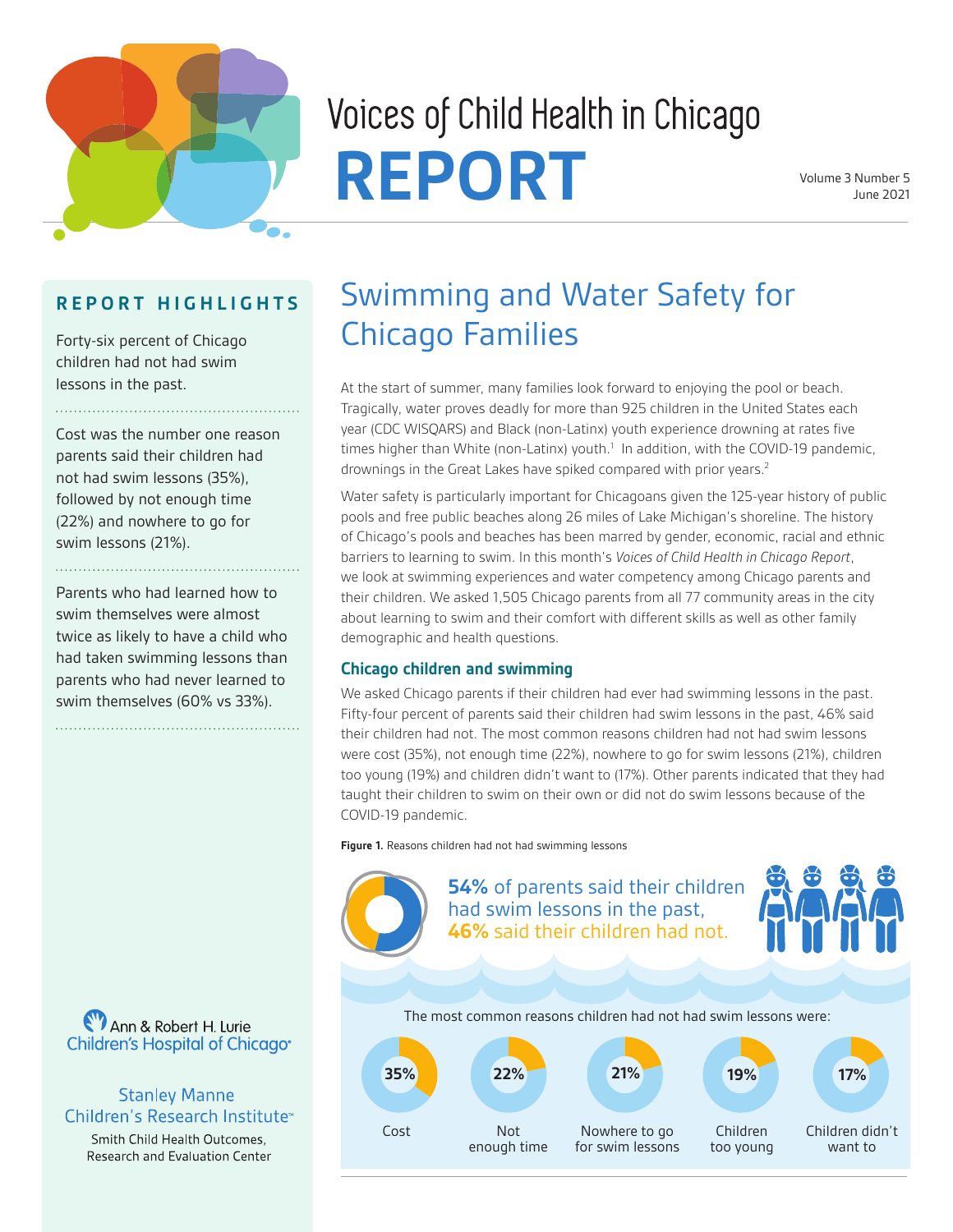

In terms of Chicago children's swimming abilities, 52% of the children in surveyed households can float on their backs for 30 seconds without help, 42% can swim the length of a pool without a flotation device and 44% use a life jacket when swimming. For 59% of the children in our sample, parents felt safe with their child around water.

In general, children's swimming ability increased with child age. For instance, only 10% of children 1–4 years old could swim the length of a swimming pool without a flotation device, whereas 42% of 5- to 11-year-old children and 65% of children 12 years old or older could do this. The use of life jackets fluctuated with child age as well: 13% of infants under 12 months old used a life jacket (23% did not and 65% were not applicable), 58% of 1- to 4-year-old children used a life jacket (22% did not, 20% were not applicable), 51% of 5 to 11-year-old children used a life jacket (38% did not, 11% were not applicable) and 31% of children 12 years or older used a life jacket (59% did not, 10% were not applicable).

Parents who lived in a community area that was on the lakefront were more likely to report their children had swim lessons in the past (65%) compared with parents who lived in community areas that were further from the lakefront (49–50%).

#### **Demographic differences in swimming history**

We also asked parents about their own swimming skills. White (non-Latinx) parents were more likely to know how to swim themselves (96%), followed by Asian/other (non-Latinx) parents (83%), Black (non-Latinx) parents (73%) and Latinx parents (68%). A similar pattern emerged for whether parents' children had taken swimming lessons: 70% of White (non-Latinx) parents said their child/children had taken swimming lessons, followed by Asian/other (non-Latinx) parents (63%), Black (non-Latinx) parents (45%) and Latinx parents (45%).

Additionally, a greater proportion of White (non-Latinx) children were able to swim the length of a pool without a flotation device (55%), followed by other/multiracial (non-Latinx) children (46%), Latinx children (42%), Asian (non-Latinx) children (40%) and Black (non-Latinx) children (32%) (Figure 2).

Children's swimming ability was also associated with their family's household income. Among children whose household income was below the federal poverty level (FPL) only 38% were able to float on their back for 30 seconds without help, compared with 51% of children with middle household income (100–399% FPL) and 64% of children with high household income (400% FPL or above).3 This aligns with the finding above that cost was the leading reason that children had not had swimming lessons.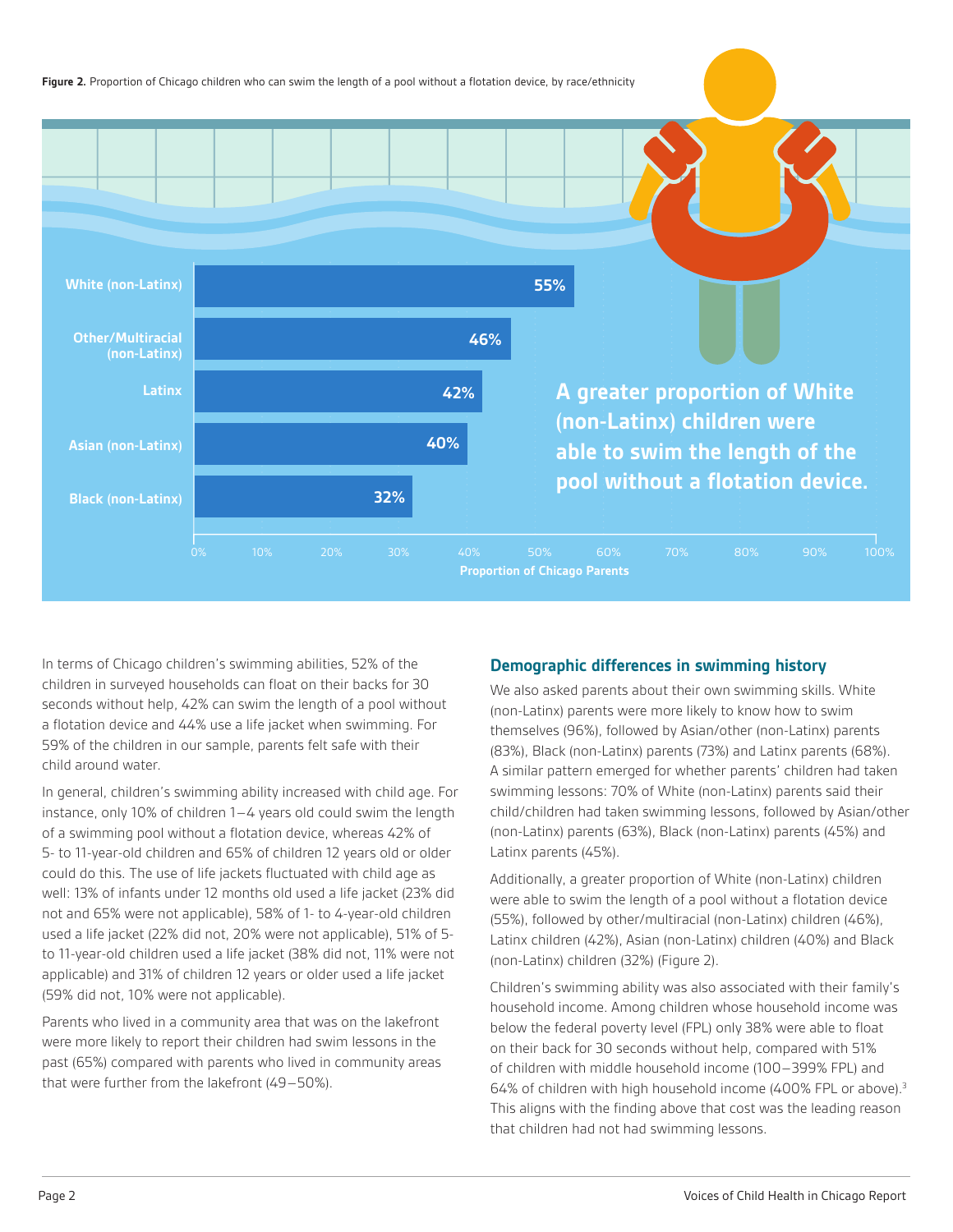#### **Chicago parents and swimming**

Overall, 79% of parents had learned how to swim and 21% had not. Among parents who had learned how to swim, 38% of parents learned to swim on their own, 27% learned from a family member, 30% in swim lessons and 11% at camp.

The majority of Chicago parents reported feeling comfortable with their own swimming skills. For instance, 77% of parents felt very or somewhat comfortable floating on their back; 74% felt very or somewhat comfortable swimming with their face down in the water. Parents felt least comfortable swimming where they could not touch the bottom — 65% felt very or somewhat comfortable and 35% did not feel comfortable.

Parent swimming history also varied by city region. For instance, 50% of parents in the North region learned to swim through formal methods such as swim classes or camp, compared with 22% of parents in the Southwest region (Figure 3).

**Figure 3.** Proportion of parents in each city region who learned how to swim through swim classes or camp



#### **How is parent swimming connected with child swimming?**

Parents who had learned how to swim themselves were almost twice as likely to have a child who had taken swimming lessons than parents who had never learned to swim themselves (60% vs 33%). Furthermore, among parents who knew how to swim, those who learned how to swim in swimming lessons or at camp were more likely to have a child who had taken swimming lessons than parents who learned to swim from a family member or by teaching themselves (72% vs. 50%).

#### **What can parents do to promote water safety?**

There are many steps that parents can take to promote water safety for their families. Below is a list of steps parents can take wherever families swim, at beaches and at home to keep their families safe.<sup>4</sup>

#### **Every time your family goes for a swim:**5,6

- Drowning happens quickly and quietly. Learn the signs of drowning, which include: head low in the water, head tilted back with mouth open, hair hanging over forehead or eyes and body in a near-vertical position with no leg movement.
- Always stay within arm's reach of young children and weak swimmers.
- Designate a "water watcher" when your children are near water. A water watcher is an adult whose one job is to keep watch. While on duty, the water watcher avoids distracting activities like playing cards, reading books or talking on the phone. Like designated drivers, water watchers stay free of alcohol or drugs, too.
- Learn CPR (cardiopulmonary resuscitation), first aid and the basics of swimming (getting to the surface, floating, moving through the water).

#### **Before you head to the beach:**7,8

- Check the weather. Up-to-date beach hazard forecasts are available through the National Weather Service at <https://www.weather.gov/greatlakes/>.
- Look for warning flags, signs, lifeguards and beach patrol. They are there to keep you safe.
- Swim in areas with lifeguards.
- Know that structural and rip currents are common in Lake Michigan and along Chicago's shoreline.
- Keep an eye out for rip currents. You can recognize rip currents by looking for spots where waves are not breaking in between stretches where crashing waves are making whitewater.<sup>9</sup>
- Stay dry when waves are high. High, rapidly approaching waves leave little time to resurface if you're knocked over. Two-foot waves are all it takes to knock down a toddler. And dangerous currents are also likely to spring up when waves are higher than three feet.